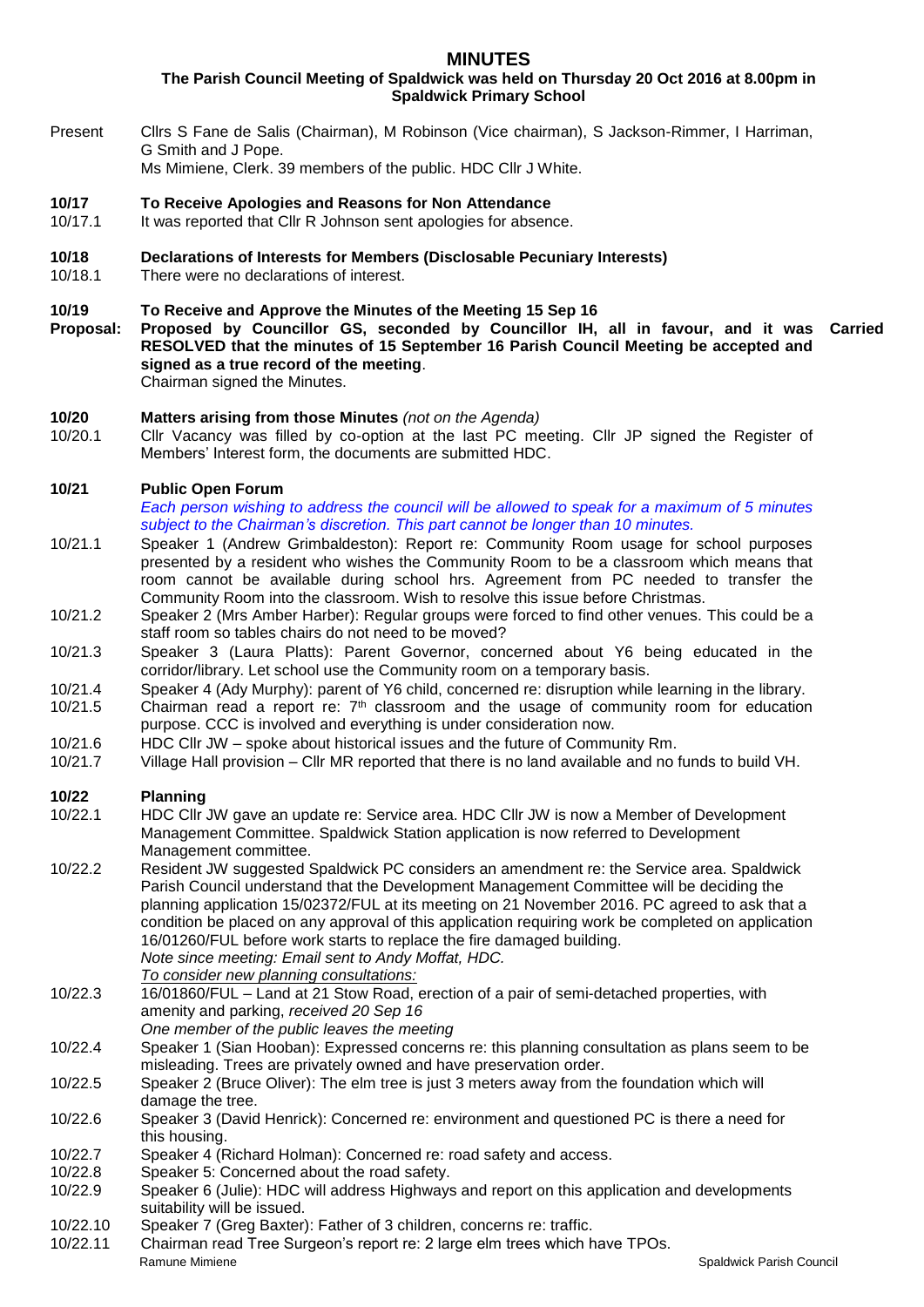### 10/22.12 Spaldwick Parish Council decided to recommend Refusal of Planning Application 16/01860/FUL - Land at 21 Stow Road for the following reasons:

- Overshadowing and loss of outlook and loss of privacy to the detriment of adjacent residential dwellings.
- Significant encroachment into the root protection area of two mature elm trees currently protected by Tree Preservation Orders together with the future above ground relationship. These trees are considered to be currently in good health and free from disease as indicated by independent advice obtained by their owners.
- The amount of opposition to this scheme raised and notified to HDC Planning by local residents who will be effected by the proposed development.

#### **Proposal: Proposed by Councillor SJR, seconded by Councillor IH, all in favour and it was RESOLVED Carried to Recommend Refusal to 16/01860/FUL planning application.** *29 members of the public left the meeting*

- 10/22.13 16/01857/S73 Land at 19 Littlecotes Close; Variation of Condition 2 on Application Ref No 15/02039/FUL to amend the approved plans*, received 20 Sep 16* This planning application was approved by HDC. PC recommended refusal on the grounds that the proposed dwelling will appear too bulky on his small site. *2 more residents leave the meeting.*
- 10/22.14 Recommend Approval: Because the amendments are very minor and do not have any negative impact to surrounding properties
- **Proposal: Proposed by Councillor IH, seconded by Councillor GS, 5 members in favour, and 1 against it and was RESOLVED to Recommend Approval to this planning application**
- 10/22.15 *Determined by planning authority: PC not consulted on:* 16/01939/TRCA Land West Site of Long Lane Spaldwick, *approved by HDC.*
- 10/22.16 16/01522/FUL 1 St James Gardens Spaldwick PE28 0UG, Proposed first floor extension over double garage and area between existing garage and house plot 1. Approved by HDC
- 10/22.17 15/02372/FUL Spaldwick Service Area High Street Spaldwick PE28 0TD Demolition of existing fire damaged sales building and replacement with new larger unit. Planning application to be considered at Development Management Committee meeting on 21 November 2016.
- 10/22.18 16/01579/HHFUL 52 Stow Road, Approved by HDC.
- 10/22.19 16/01509/HHFUL 11 Ivy Road, Approved by HDC.
	- *4 members of the public leave the meeting*

### **10/23 To update Councillor responsibilities**

10/23.1 Cllr JP joins the protected verge group.

# **10/24 Finance**

- 10/24.1 Accounts been checked by Cllr GS and presented and approved by full Council.
- 10/24.2 To receive and approve Cashbook balance (£12,563.76) and Bank Balance (£12,619.26 due to 1 unpresented chq of £55.50) as at 30 Sep 16, approved.
- 10/24.3 To receive and approve Bank reconciliation statement, Income and Expenditure against the Budget Report up to 30 Sep 16, approved.
- 10/24.4 To consider Budget preliminaries and precept for 2017/18, discussed, no further changes for 2017/18, keep the budget as it is now.
- 10/24.5 Expenditure for approval; 20 Oct 16

| Date      | Cheque<br>No. | Payee and Description                                                           | Amount  |
|-----------|---------------|---------------------------------------------------------------------------------|---------|
| 20 Oct 16 | 676           | D Stowell, Clerk salary & expenses Oct 16                                       | £127.48 |
| 20 Oct 16 | 677           | Ms R Mimiene, Clerk salary (including tax refund of 39.60) &<br>expenses Oct 16 | £219.90 |
| 20 Oct 16 | 678           | G Leach Plants for platers on the Green                                         | £14.50  |
| 20 Oct 16 | 679           | Post office Ltd, Tax Deductions from Clerk Oct 16 salary,<br><b>HMRC</b>        | £32.00  |
|           |               | Total Oct 16 expenditure:                                                       | £393.88 |

**Proposal: Proposed by Councillor GS, seconded by Councillor SJR, all in favour and it was Carried RESOLVED that all items listed in 10/24.5 are to be paid.** 

### **10/25 Assets – Provision/Maintenance**

10/25.1 To discuss the draft Play Area Maintenance plan - New Wet Pour Safety surface, Cllr Robinson. Report presented by Cllr MR, previously circulated to full Council.

**Carried**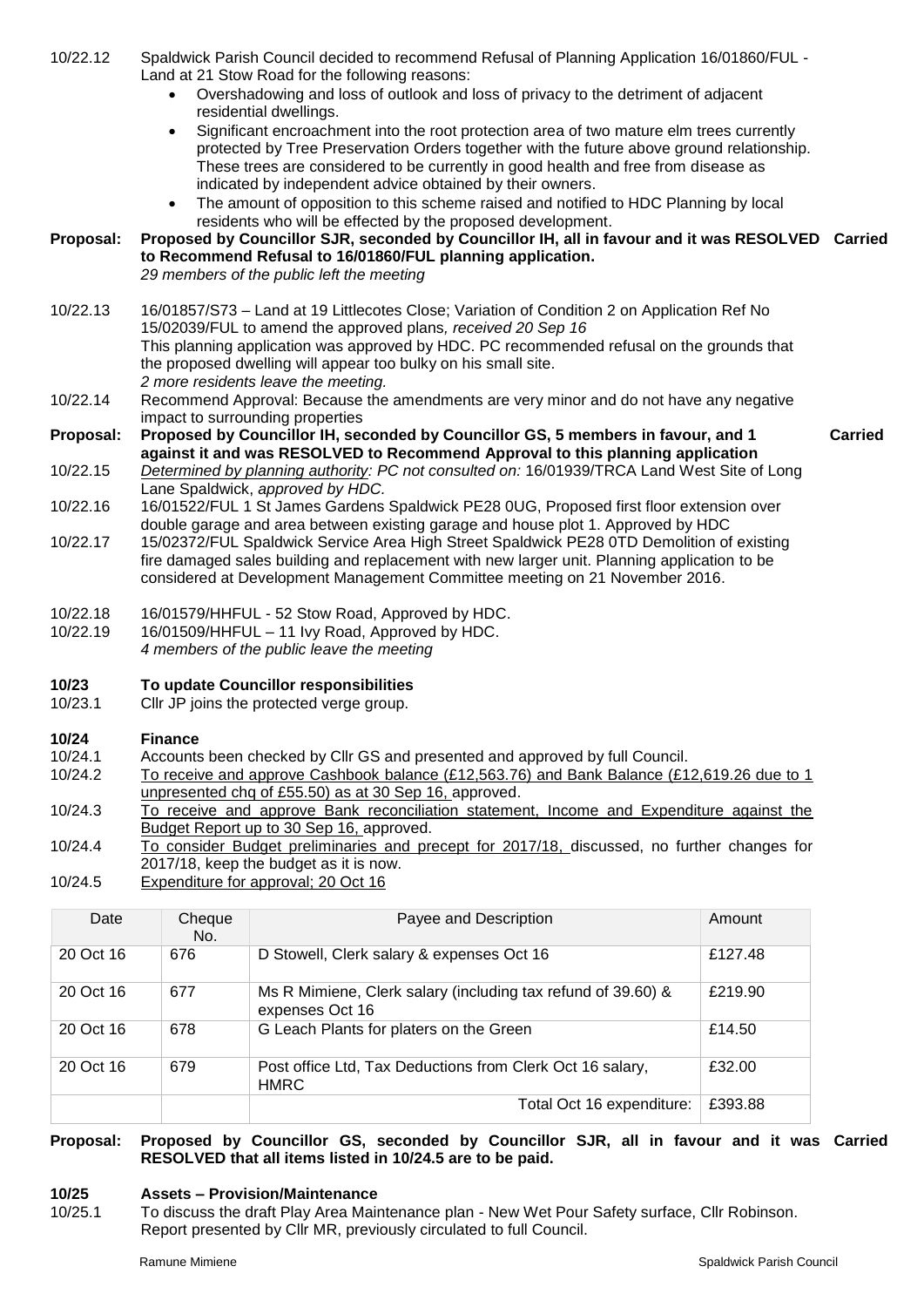Brief notice to put on the equipment will be issued by Cllr MR. Clerk contacted Fergusons, the contractor, re: grass cutting issues in the play area, awaiting the response MR **Proposal: Proposed by Councillor MR, seconded by Councillor SJR, all in favour and it was RESOLVED that the Play Area maintenance plan to be approved. Carried 10/26 Highways, footpaths, byways, gritting bin, trees, etc** 10/26.1 Complaint from Barham & Wooley PC re: overgrown hedge on Beltons Hill, reported, email reconfirming that the actions will be taken received. 10/26.2 Broken Kerb (A14 Eastbound joins Barham Road, Spaldwick) reported, going to be replaced by CCC. 10/26.3 CCC Highways Fault reported by Mick Ager, Footpaths Officer on 5 Oct 16: Relates to FPs 12 & 13 where they split SSE of Spaldwick, paths cannot be seen due to field cultivation. 10/26.4 Consider request for funding for a Highway Improvement – CCC, - traffic calming for all 3 entries into the village. Closing day of the application is at the end of Nov 16. Consider applying for smaller scale this year, like painted signage. Report will be put together by Cllrs SJR and SFS. Find out the cost and decide at the next meeting in Nov. SJR, SFS Cllrs JP is happy to create a sub group for the next year, Cllr IH and GS joined the group. **Proposal: Proposed by Councillor SFS, seconded by Councillor JP, all in favour and it was RESOLVED to apply this year for a smaller scale Highway Improvement asking for painted signage this year and next year apply for traffic calming measures after data been collected. Carried** 10/26.5 To consider Cambridgeshire Rights of Way Improvement Plan (ROWIP) – Cllr MR made a request to rights of way person. Cllr MR will email clerk the info to be forwarded to Mick Ager. MR. Clerk *Note since meeting: Cllr MR forwarded the email from CCC, Clerk emailed it to Parish Paths Coordinator Mick Ager.* 10/26.6 Gritting bin (bin location is by Belton's Hill), order been placed and it is now installed. No bill yet. 10/26.7 Report on Trees: Meeting visit set with Bridget Halford, tree warden coordinator, on 26 Oct at 9.30am outside The George to look at the trees in front of Manor House and Stanwell House, email dated 6 Oct 16 10/26.8 Overgrown shrubs and railings, Thrapston Road Bridge, CCC been informed, shrubs will be done within 28 days, dated 30 Sep 16, railings will be dealt within 4 - 6 weeks. 10/26.9 Report from Cllr GS re: War Memorial. PC is in pre-application period. The acknowledgement of PC email now received and we have a contact details of the company, if not heard by the end of the next week, Cllr GS will chase. **10/27 To decide on any further action to be taken re: the availability of School premises for Community Use: Community Room** 10/27.1 Various meetings took place. School has to offer school places. Chair presented a report expressing the views of Parish Council. This room was used by community groups before and now all user groups had to find the venue outside of the village. Could PC assist in securing this room for the community? Suggestion from education authority If the room to be used for community use would PC make a contribution. Agreed in principle to make a contribution. 10/27.2 Would PC propose to keep the book of usage – Cllr JP volunteered. 10/27.3 Bookings for school – they don't want to clear the room every day. School wanted the room permanently to set as a full-time classroom. 10/27.4 Meeting is set for 22 November, as Cllr MR is not available to attend, Cllrs SFDS Chair and Cllr IH will attend. Chair, IH **10/28 To consider joining Community Highways Volunteering Scheme** 10/28.1 It was agreed to join the scheme. Cllr IH volunteered to be a coordinator of the scheme. Cllr IH will produce a leaflet looking for volunteers. Info for Spaldwick news, Cllr IH. IH

#### **10/29 To discuss the Defibrillator for Spaldwick**

10/29.1 Members discussed and agreed that Cllr MR will take a lead on this project, will pass info for the next PC meeting. MR

#### **10/30 Village Hall**

10/30.1 Cllr MR reported that no land available and appears to be not enough money.

#### **10/31 Correspondence,** circulated by email prior to the meeting

10/31.1 HDC email re: Elections – Agenda item for the next meeting in Nov 16.

#### **10/32 Councillors' questions**

10/32.1 Cllr MR: tree in the brook, tree growing in the bank of the brook, it looks like it has fallen from the distance if you look from slip road. Clerk to contact Highways to clear of brook. Location: Brook Clerkunder the A14 Spaldwick to Ellington.